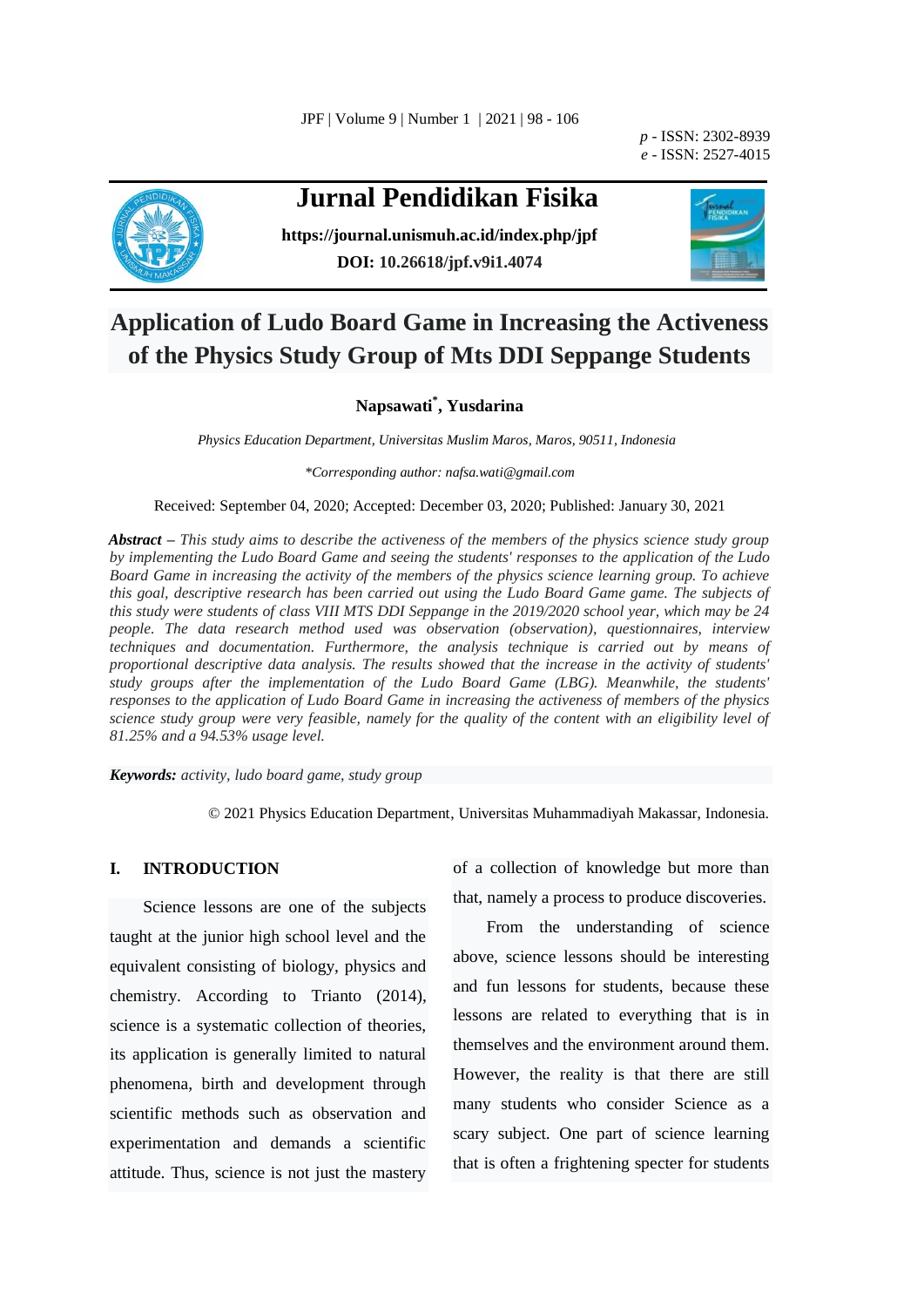is physics. Physics is a part of natural science that studies the nature and natural phenomena or natural phenomena and all the interactions that occur therein. However, most students consider that physics science lessons are a set of complex formulas that must be understood every time the lesson takes place.

Various ways have been done by educators so that physics science subjects can become interesting subjects for all students. One way this is done is by applying the group learning method by forming small groups. According to Octavia (2020), study groups aim to cooperate with each other, help help and mutual cooperation between one student and other students.

When studying in groups, there is a process of transfer of knowledge that involves more than one person, where one person complements each other. So that with the application of the group learning method, it is hoped that students will find it easier to solve the problems that are carried out through discussions between group members.

However, the reality is often found, the objectives of group learning are still not maximally achieved, this is evident from the less active group members as a whole. Active group members are students who have more understanding than their other friends. While group members who from the beginning did not understand physics prefer a safe position, for example as a moderator or a note taker if the group learning is presented through

discussion. However, if it is focused only on doing the questions, students who do not understand will choose to remain silent while those who understand will be more act

Based on the results of research conducted by Napsawati (2019), it was found that physics lessons are one of the subjects that are feared and less favored by students with the assumption that physics lessons are too complicated to understand. So that from the phenomenon that occurs, as someone who deals in the world of education feels the need to provide an additional touch in group learning methods so that members of the study group can be active as a whole. The additional touch that is meant is by applying the ludo board game, one of the board games which consists of a number of small squares in it.

#### **II. THEORITICAL BASIS**

#### *A. Ludo board game*

Ludo board game is a traditional type of game that dates back to the 6th century in India called Pachisi (Marhadi, 2019). According to Sudono in Khamim (2016), playing is an activity that is carried out or without using tools that generate understanding or provide information, provide pleasure or develop imagination in children.

The description of the modified ludo board game is as follows: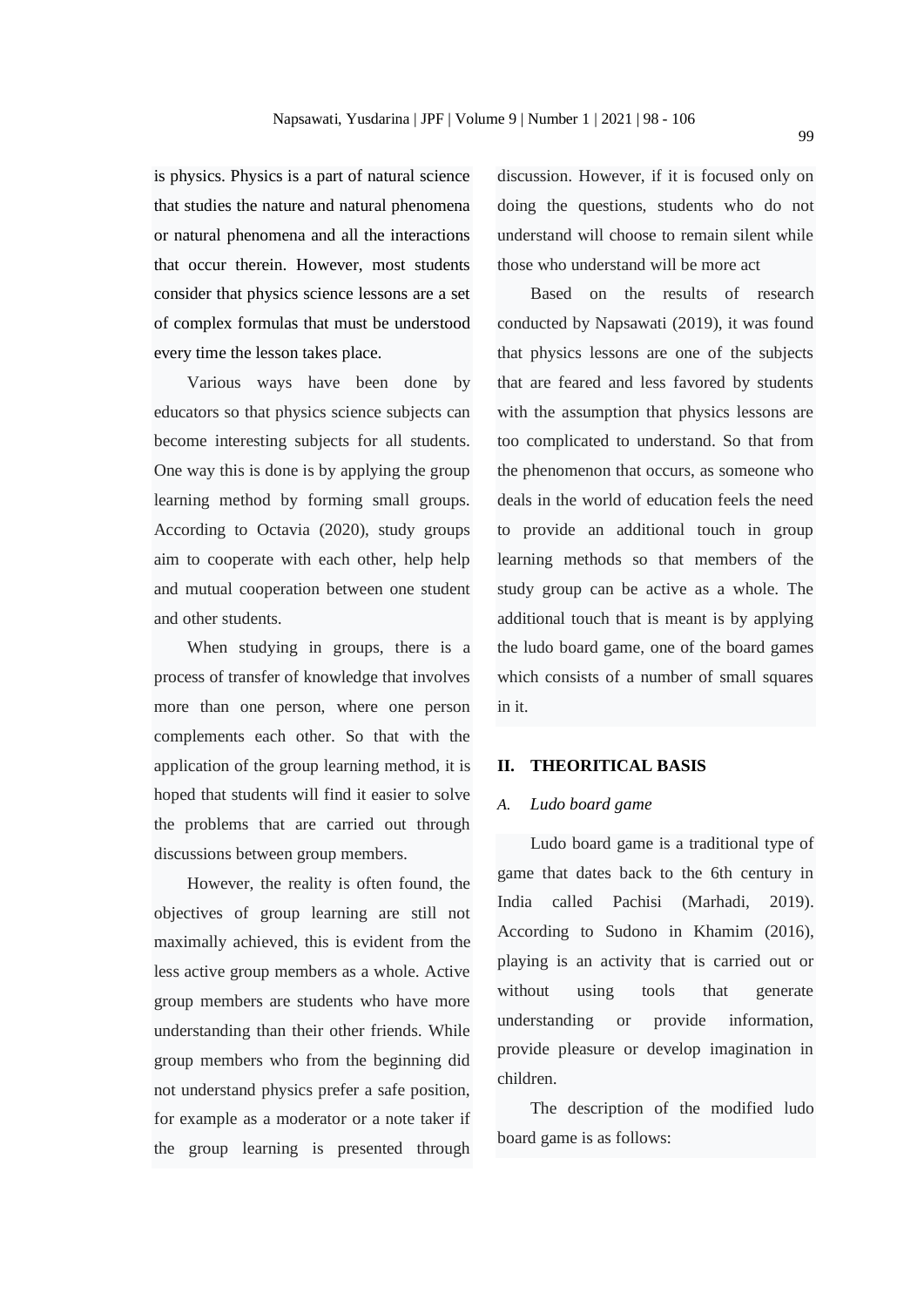

**Figure 1**. Display of ludo board game Based on Figure 1 above, it shows that:

- 1. The game board has 72 plots which are divided into 56 squares containing questions and 16 squares are bonus plots where there are no questions so that when students are in these boxes students do not need to work on questions.
- 2. In ludo board game, it is divided into 4 color parts, namely red, yellow, green, and blue. The color division is a reference in dividing the color of the pawn and the questions on the question card.
- 3. Questions in ludo board game are divided into 4 parts and each part consists of 11 questions. Apart from multiple choice questions, there are also essay questions. The essay questions consist of 12 questions which are divided into 4 parts.
- 4. The modified form of the ludo game has no change in the number of tiles from the previous ludo game, but it's just that it is more equipped with questions and additional safe tiles.
- 5. Ludo board game featuring physicists Albert Einstein, Issac Newton, Nikola Tesla and Marie Currie.
- *B. Application of ludo board game*

The steps in implementing the ludo board game are as follows:

- 1. Prepare ludo boards and question cards containing questions. The question card is placed next to the ludo board game media and the placement of the question card is adjusted to the color of the home base box in the ludo board game.
- 2. Each student provides paper and pens.
- 3. Divide students into 4 groups.
- 4. Each group gets 4 Pawns according to the color of the home base ludo board game box.

In the ludo board game game, there are rules and steps that must be obeyed by each player, namely:

- 1. To remove a pawn from the Home Base, the player must get a 6 on the dice. If the player doesn't get the 6, then the turn to play is given to the next player.
- 2. When the player gets a 6, that player has the right to roll the dice again.
- 3. If the player scores a 6 on the third roll of the dice, he cannot remove any other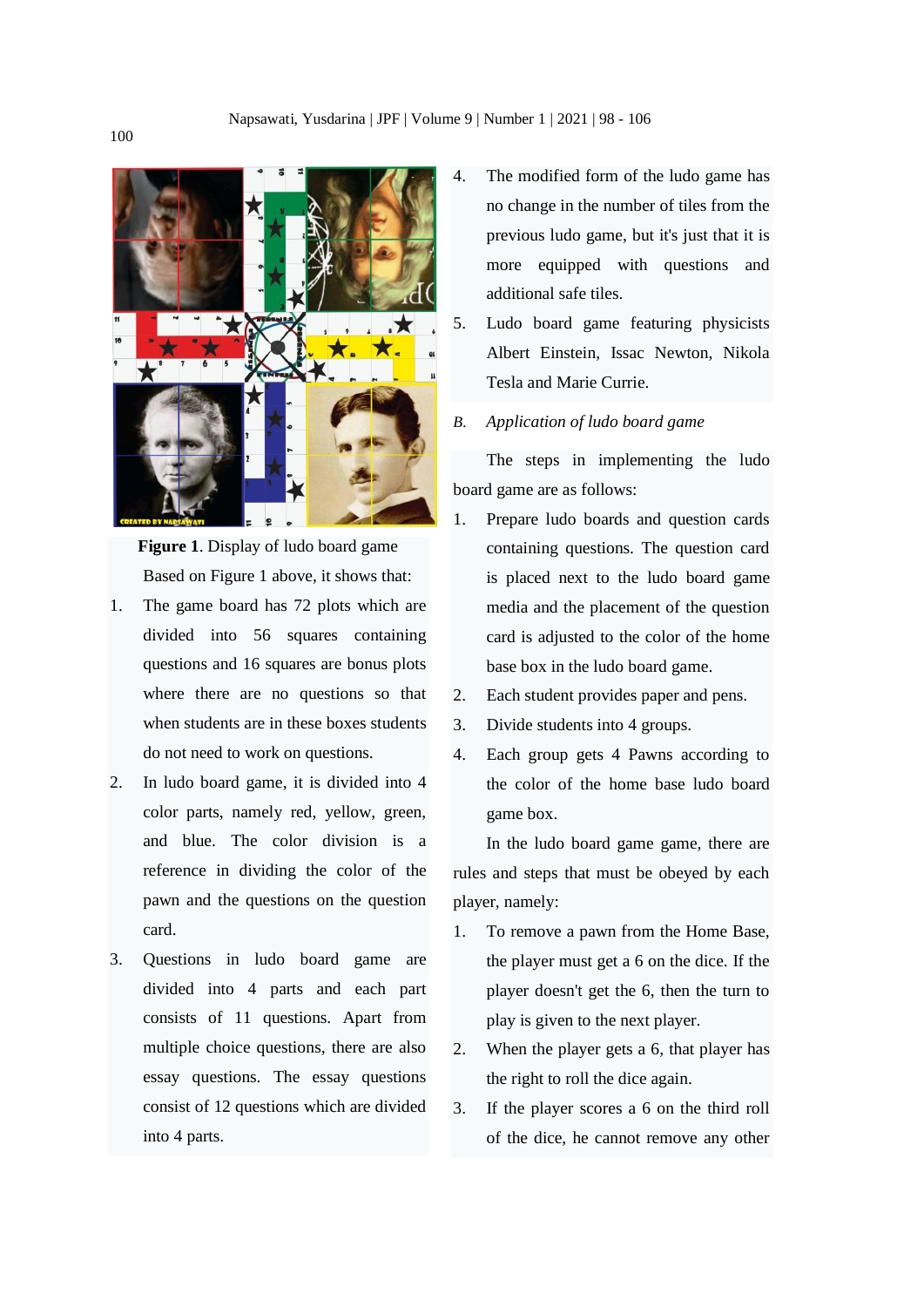- 4. pieces from the Home Base. The 6 on the third whisk ends the player's turn.
- 5. Pawns are executed according to the number of dice that appear.
- 6. Each student rolls the dice according to the sequence. After the students roll the dice the participants run the pawn according to the results of the dice roll, then the students take the questions on that number (according to the results of the roll) and work on them on their respective papers.
- 7. If the player's pawn occupies the opponent's pawn then the opponent's pawn is eliminated and must return to the home base.
- 8. When a pawn is on a numbered square, the player must answer the question on the question card according to the tile number where the pawn is located, then if the pawn is on a starred square then the player does not need to answer the question.
- 9. The pawn that is on the grid with the same color as the pawn, then the owner of the pawn is free from the existing questions.
- 10. To be able to finish the game to the finish point, the player will pass 3 question boxes and 2 free question boxes that have been designed, the purpose of making questions in this box is that the more the player wants to finish the game, the more obstacles he has to pass.
- 11. The first player or group to arrive at the finish line and answer the most number of questions correctly is the winner of this game.
- 12. Each student reads the results of their work to be responded by their friends
- 13. Provide a conclusion to the work that has been responded by students. Then the answer sheets are collected to be given a grade.

From the concept of understanding the game and the rules of the ludo board game game, the benefits of the game include:

- 1. Creating a fun and competitive learning atmosphere
- 2. The game allows the active participation of students in solving the problems faced.
- 3. Every student has the same opportunity to solve existing problems
- 4. Helping students who have difficulty learning with traditional methods.
- 5. The game is flexible, can be used for various educational purposes.
- *C. The concept of activity*

The activeness referred to in this research is the active learning of students in class. According to the large Indonesian Dictionary (2015), active is active (working, trying), while activeness is a state or thing where students are active. Meanwhile, according to Hamalik, learning activeness is a state or thing where students can actively carry out activities (Hamalik, 2013). The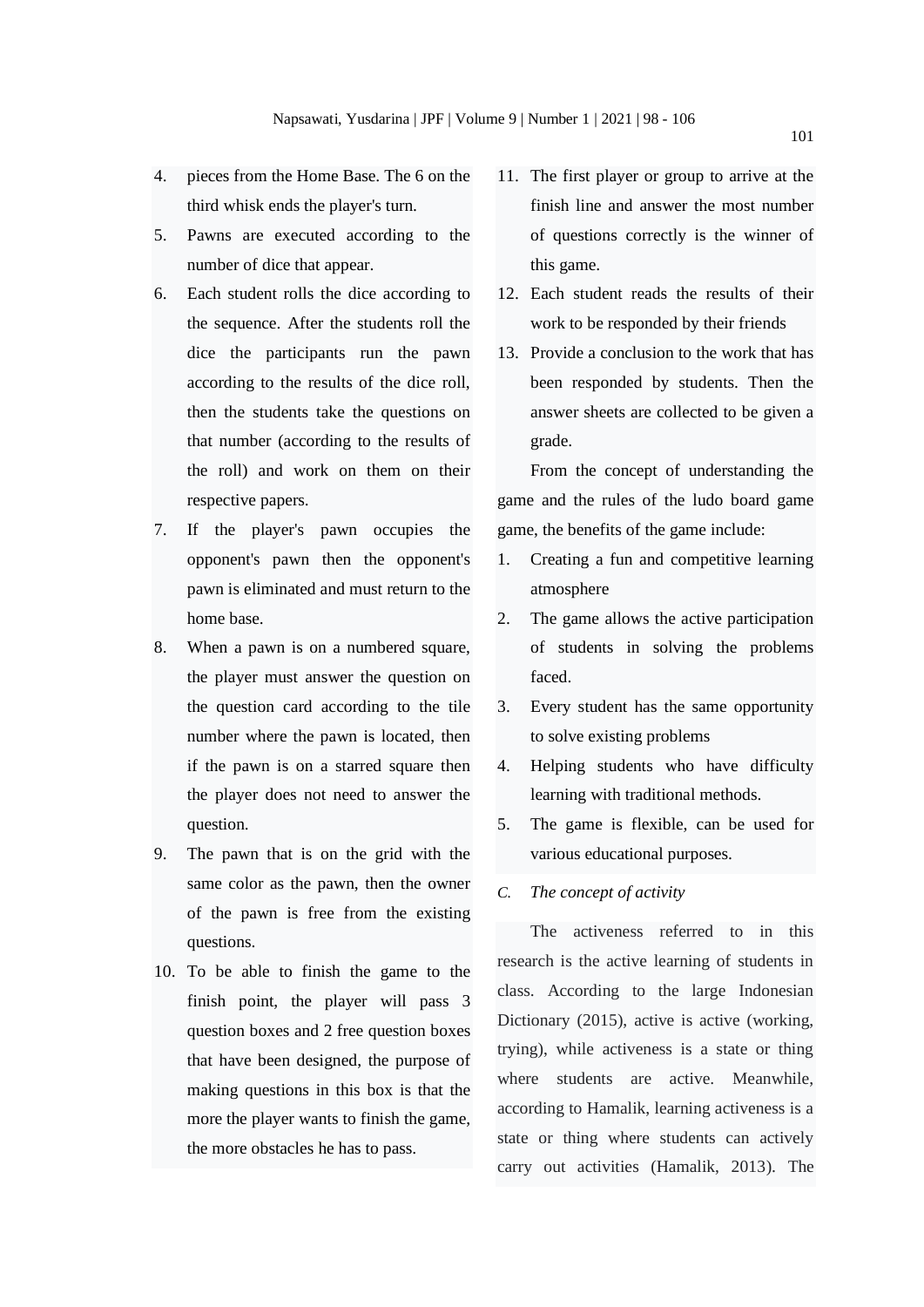activities in question are activities that lead to the learning process such as asking questions, asking opinions, doing assignments, being able to answer teacher questions and being able to work together with other students, as well as being responsible for the assigned assignments (Sardiman, 2016).

The learning process really requires the activeness of students, without the activeness of students, learning seems boring. The activeness of students is the most important element in learning, because activeness will have a big effect on the success of the learning process. According to Sudjana in Nugroho (2016) the active learning of students can be seen in terms of:

- 1. Participate in doing assignments
- 2. Involved in the problem-solving process
- 3. Ask a group friend or teacher if they do not understand the problem they are facing.
- 4. Carry out group discussions in accordance with teacher instructions.
- 5. Able to present their work.

From the various definitions above, it can be concluded that activeness is a condition in which students can carry out various activities such as paying attention to class learning, solving problems, working together in groups, expressing opinions, in order to help gain understanding of themselves regarding the material being discussed.

#### *D. Study Group*

According to Djamarah & Zain in Aprida & Muhammad (2017), in learning and teaching activities, students are the subject and object of educational activities. Therefore, the meaning of the teaching process is the learning activities of students in achieving a teaching goal. Teaching objectives will be achieved if students actively try to achieve them. The activeness of students is not only demanded from a physical perspective, but also from a psychological perspective. If only physically active and mentally inactive, then the purpose of learning has not been achieved. Meanwhile, according to Whitaker in Parnawi (2019), formulating learning as a process in which behavior is generated or changed through practice or experience. Meanwhile, according to Hamalik in Ifni (2017), there are three main elements of the meaning of learning, namely:

- 1. There is a change in behavior.
- 2. There is a process of experience, the behavior change occurs because it is preceded by a process of experience.
- 3. The length of time the learner's behavior changes in the form of cognitive, affective, and psychomotor changes.

To achieve good results, there are several factors that must be considered in the study group, namely:

1. There needs to be a strong urge to work in each member.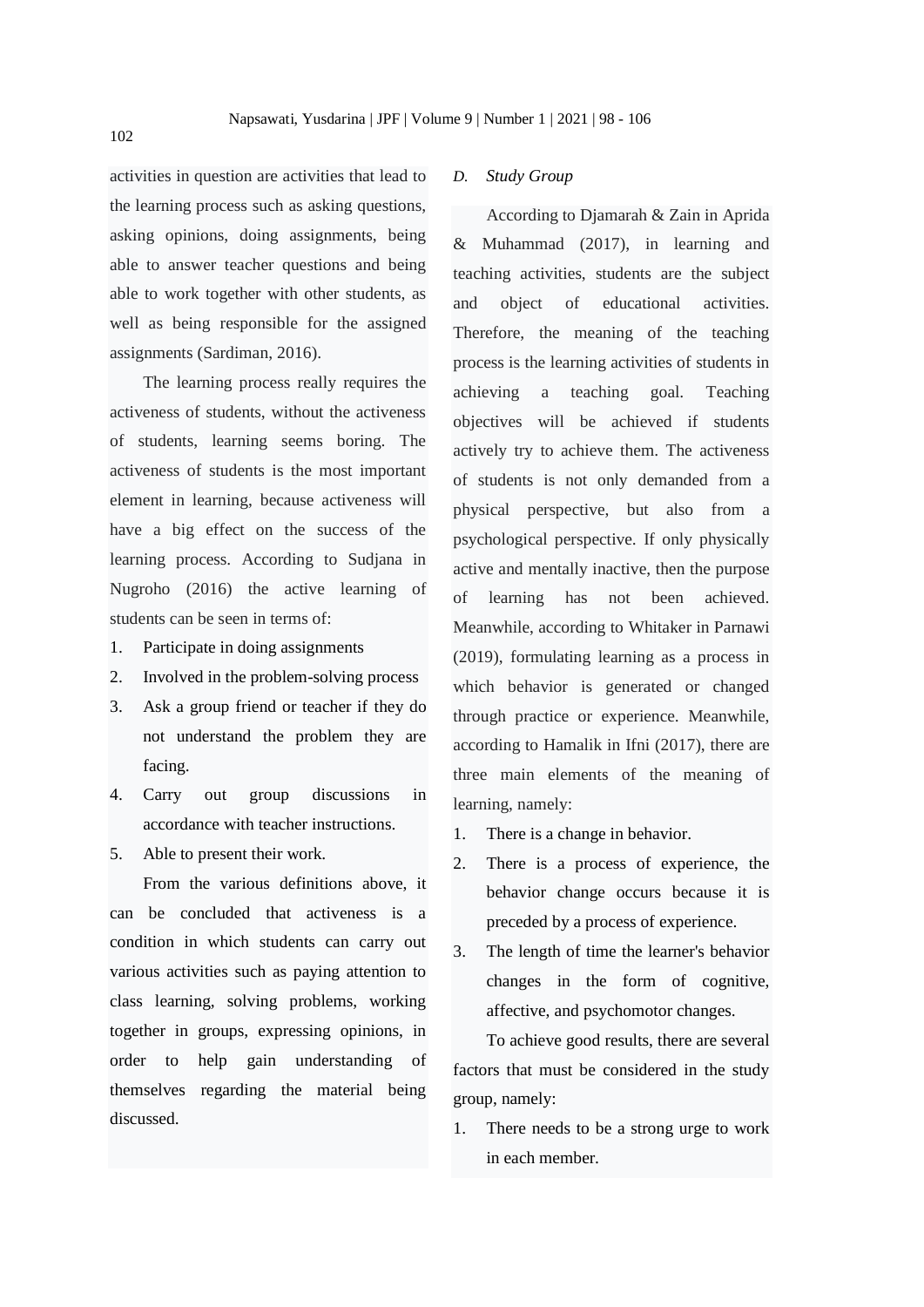- 2. Solved problems can be viewed as a unit that is solved together, or the problem is divided up to be worked on individually.
- 3. Healthy competition between groups usually encourages children to learn.
- 4. A pleasant situation between members largely determines the success or failure of group learning.

#### **III. METHODS**

The research was conducted at MTs DDI Seppange, Bengo District, Bone Regency, South Sulawesi with the consideration that the school is far from the city center and the number of teaching staff is still limited and learning facilities are still lacking compared to other schools in the district city area. The subjects of this study were 24 students of class VIII MTs DDI Seppange in the 2019/2020 school year.

To collect the necessary data, used observations, questionnaires, interview techniques and documentation. This technique is used to obtain original data from informants as very important information in building perceptions about the activity of the Physics Science study group using the Ludo Board Game and then completed with written data.

The indicators for measuring the activeness of students 'learning consist of students' joy in following physics lessons, focus on following lessons, being on time in completing assignments, and having a strong

drive to get high scores. Meanwhile, to find out how feasible the application of ludo board game is in increasing learning activeness based on the responses of students, namely the indicators of content quality and ease of use.

#### **IV. RESULTS AND DISCUSSION**

#### *A. Research results*

Based on the instrument in the form of a questionnaire to measure the learning activeness of a group of students consisting of 25 statements. Based on the results of the descriptive analysis that has been carried out, it shows that the average score (mean) obtained is 92.05, the median value is 92.00 with a standard deviation of 3.19, a minimum score of 88.00 and a maximum score of 100.00.

For the distribution of the percentage of respondents' answers regarding learning activeness before being implemented ludo board game:

**Table 1.** Categorization of the activity of the physics science study group prior to the application of LBG

| <b>Study group activity</b>  | Percentage |
|------------------------------|------------|
| category                     |            |
| Group learning activeness in | 12,5%      |
| the low category             |            |
| Group learning activeness in | 62,5%      |
| the medium category          |            |
| Activeness of group learning | 25,0%      |
| in the high category         |            |

Based on table 1 above shows that the activeness of students in the physics science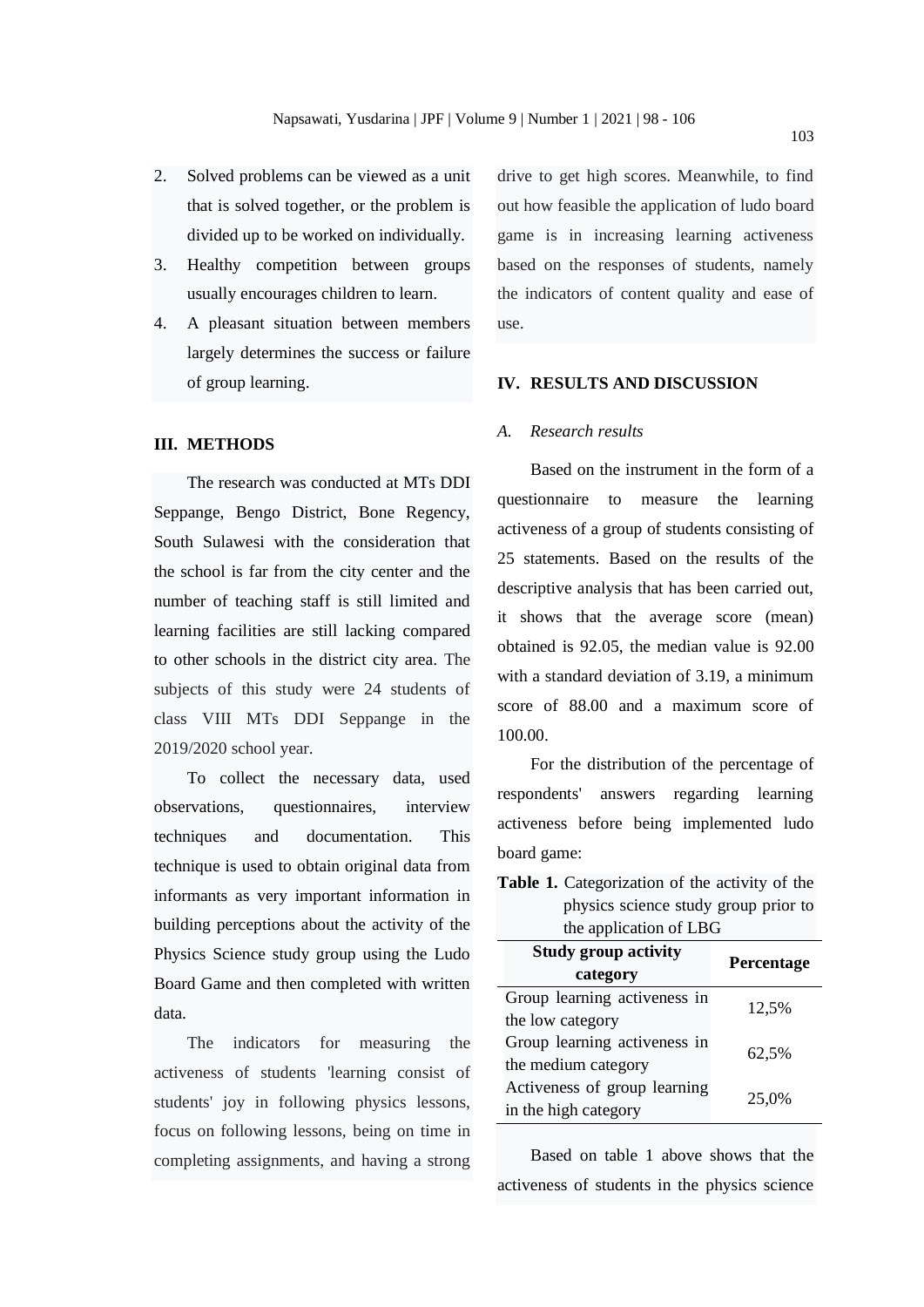study group before the implementation of the ludo board game (LBG) varies. Of the total number of students who were the sample of the study, 12.5% of students with activeness were in the low category, 62.5% of students with activity in the medium category and only 25.0% of students who had activeness at high category.

Furthermore, to see the level of activity of student learning groups after the application of Ludo is described in the following table.

**Table 2.** Categorization of the activity of the physics science study group after the implementation of LBG

| <b>Study group activity</b><br>category | Percentage |
|-----------------------------------------|------------|
| Group learning activeness               |            |
| in the high category                    | 16,7%      |
| Group learning activeness               | 83.3%      |
| in the very high category               |            |

Based on the results obtained from table 2 shows that there is an increase in the activity of students' study groups after the implementation of the LBG. Furthermore, the feasibility of implementing the LBG in physics science learning is described in the percentage table below.

**Table 3.** Table of the feasibility of applying LBG in physics science learning

| Indicator       | <b>Percentage</b> |
|-----------------|-------------------|
| Content quality | 81.25%            |
| Ease of use     | 94.53%            |

Table 3 shows that the assessment aspect regarding the quality of isin gets a feasibility percentage of 81.25% and is categorized as

very attractive and in the assessment aspect about the quality of isin gets a feasibility percentage of 94.53% and is categorized as very attractive.

#### *B. Discussion*

Based on the results of the research that has been obtained, it shows that the activity of the study groups of students in learning Physics Science is mostly still in the moderate category. This can be seen from the percentage obtained from the results of filling out the questionnaire. The results of filling out the questionnaire indicate that most of the items are still in the low and medium categories, even though some statement items are already in the high category.

The level of activity of these students has increased after the implementation of the ludo board game. This can be seen from the results shown in table 2. This is also in line with students' assessment of the appropriateness of the ludo board game in stimulating their activeness.

From the results of interviews with students also showed that from the game students felt challenged to get the highest score in order to become winners in the game. The desire of students to be winners in the game encourages them to be active in every lesson so that they can answer questions as one of the requirements to collect as many scores as possible in the ludo board game.

In addition to the feasibility of ludo board game in increasing the activeness of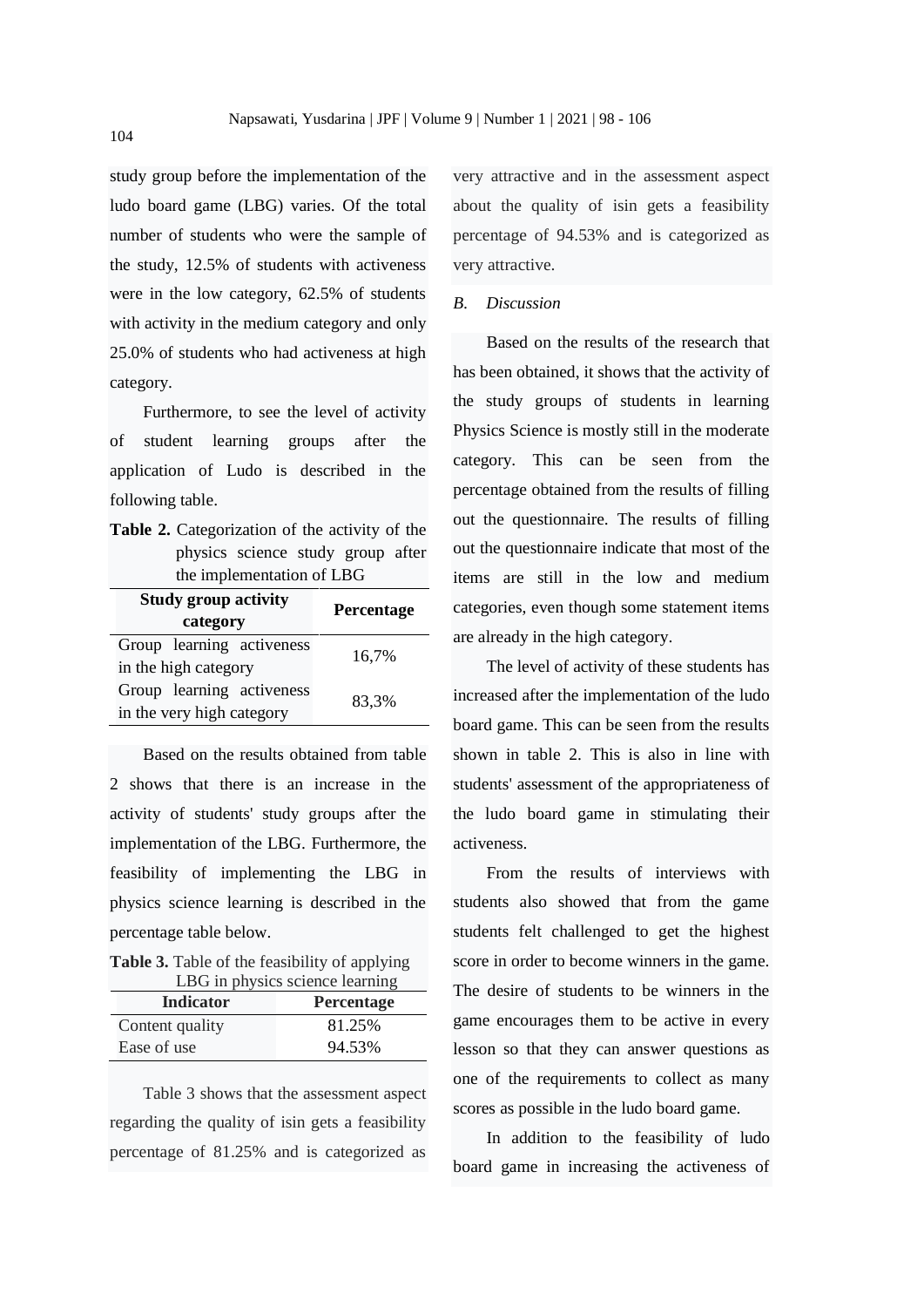students, ludo board game also contains the philosophy of life contained in it, including:

- 1. In rolling the dice, the player does not know the value of the dice that will appear. It also happens in life that a person can only try but the end result is the mystery of the creator
- 2. In the middle of the road, a pawn can be eliminated or removed by an opponent's pawn. This also applies in life where there are times when someone is at the lowest point or vice versa.
- 3. Pawns will cross several lines and questions to reach the finish line. It is the same in life that every journey has a phase and every phase there are things to solve.

From these results, it shows that the ludo board game can be well received by students as a learning medium. With the ludo board game, students can interact, work together or discuss with friends, it can make students not feel bored, and indirectly this can foster student activeness in learning.

#### **V. CONCLUSION AND SUGGESTION**

#### *A. Conclusion*

Based on the results of the research and discussion, it can be concluded that there is an increase in the activity of students' study groups after the implementation of the Ludo Board Game (LBG). While the students' responses regarding the application of Ludo Board Game in increasing the activeness of members of the physics science study group are very feasible, namely for the quality of the content with an eligibility level of 81.25% and an ease of use of 94.53%.

- *B. Suggestions*
- 1. Teachers to be able to apply media that are attractive to students in order to create fun learning.
- 2. Researchers who are interested in researching the application of Ludo Board Game media can develop both in terms of design and rules in its application.

#### **REFERENCES**

- Departemen Pendidikan Nasional. (2015), *Kamus Besar Bahasa Indonesia Pusat Bahasa Edisi Keempat*. Jakarta: PT. Gramedia Pustaka Utama
- Marhadi. (2019). Permainan ludo sebagai media pembelajaran pendidikan jasmani, olahraga dan kesehatan pada siswa sekolah dasar Tadulako. *Journal Sport Sciences and Physical Educatio, 7*( 2), 19-31 http://jurnal.untad.ac.id/jurnal/index. php/PJKR/article/view/15029
- Napsawati. 2019. Hubungan kinerja dan kepribadian guru dengan motivasi belajar fisika peserta didik SMA Negeri Se-Kabupaten Bantaeng, *Jurnal Karst*, *2*(2), 64-70 https://ejournals.umma.ac.id/index.p hp/karts/article/view/424
- Octavia, S. (2020) *Model-model pembelajaran*. Yogyakarta: Deepublish
- Oktiani, I. (2017). Kreativitas guru dalam memotivasi belajar peserta didik. *Jurnal Kependidikan, 5*(2), 216-232 https://www.researchgate.net/publica tion/336127539\_Kreativitas\_Guru\_d